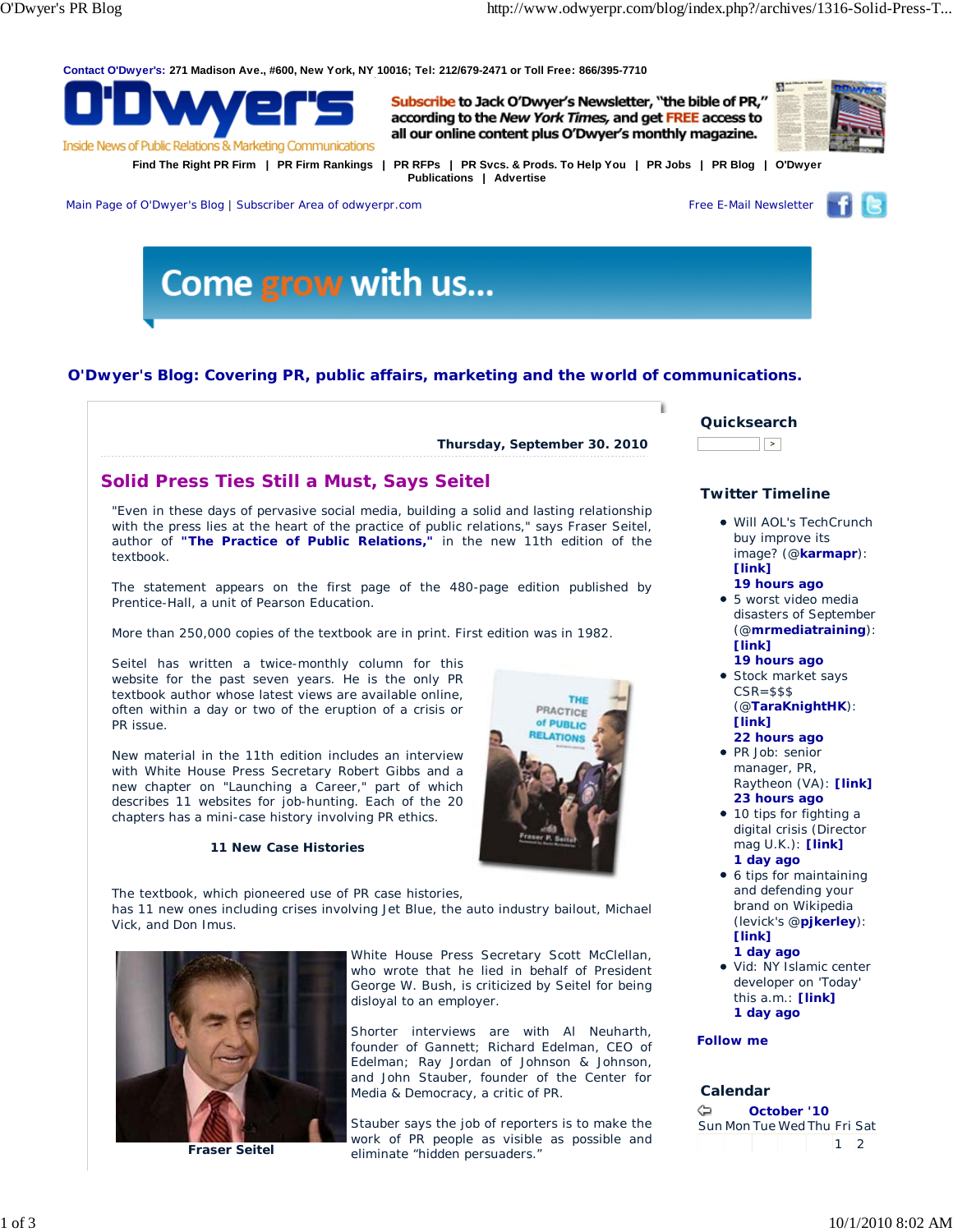#### **Poor Communications Aided Financial Mess**

A foreword by David Rockefeller, former CEO of Chase Manhattan Bank -- where Seitel worked from 1977-92, rising to SVP and director of PA -- says that "Opaque, confused, and inadequate communications by business and financial leaders characterized the 2008 financial crisis."

"Unfortunately," Rockefeller added, "their political brethren have not done much better in explaining what happened and what they are going to do about it. As a result all our institutions are under unprecedented stress and scrutiny."

Rockefeller says, "The dissemination of principled policies by seasoned PR professionals will allow the rest of us to understand the basic issues and lead to the formulation of more appropriate and effective policies." Rockefeller said he learned to trust Seitel's instincts and abilities at Chase and "continues to rely on his advice to this day."

Rockefeller is the son of John D. Rockefeller Jr. **who hired Ivy Lee** for PR in the early 20th century. Lee, says Seitel, "deserves recognition as the real father of PR."

Lee opened a press bureau for Standard Oil in 1906 with the promise that its function would be to "answer all press questions most cheerfully."

#### **Social Media Covered**

A chapter on the internet and social media includes an interview with Internet **specialist Hoa Loranger**, co-author of "Prioritizing Web Usability."

She advises internet users to "keep it short and sweet" and avoid terminology or jargon. "Writers often overwrite and choose hype over simplicity," she says, adding: "Sophisticated verbiage makes people work hard to find the information they need."

She advises word count of "about half of that used in conventional writing" and says the worst thing a PR pro can do is confront a reader with "a large wall of text."

#### **Book Is Dedicated to Weingarten**

Seitel dedicates his 11th edition to *Washington Post* columnist Gene Weingarten, who excoriated PR pros in columns that **ran May 20** and **Nov. 25, 2007**.

The initial column gave some of the same criticisms as Loranger.

Weingarten complained of being deluged with "incomprehensibly written press releases…that were crammed with jargon." One word never suffices "when 16 can do the job…big, important-sounding words are better than small clear ones. Plans are 'initiatives' and they are not begun, but 'implemented.'"

Weingarten **then decided to call some of the PR pros listed on the releases** to get more information. He reports he had little success.

In a second column on PR Nov. 25, 2007, Weingarten **complained of having to spend** the first 15 minutes of each day deleting PR e-mail messages.

Weingarten would no doubt be amused to hear that the membership list of the PR Society of America is barred to reporters and others because the members don't want anyone bothering them. The list of elected delegates is also secret because the delegates don't even want members bothering them.

He blamed media-list companies for mistakenly categorizing him as a "lifestyles reporter." Efforts to have his name removed failed, he says.

Weingarten blasted as "an evil entity" the "unholy alliance between PR and the soulless marketing industry" that categorizes people "by the likelihood they may be



#### **Archives**

**October 2010 September 2010 August 2010 Recent... Older...**

#### **RSS Feed**

**RSS 1.0 feed RSS 2.0 feed ATOM 1.0 feed**



**Gene Weingarten**